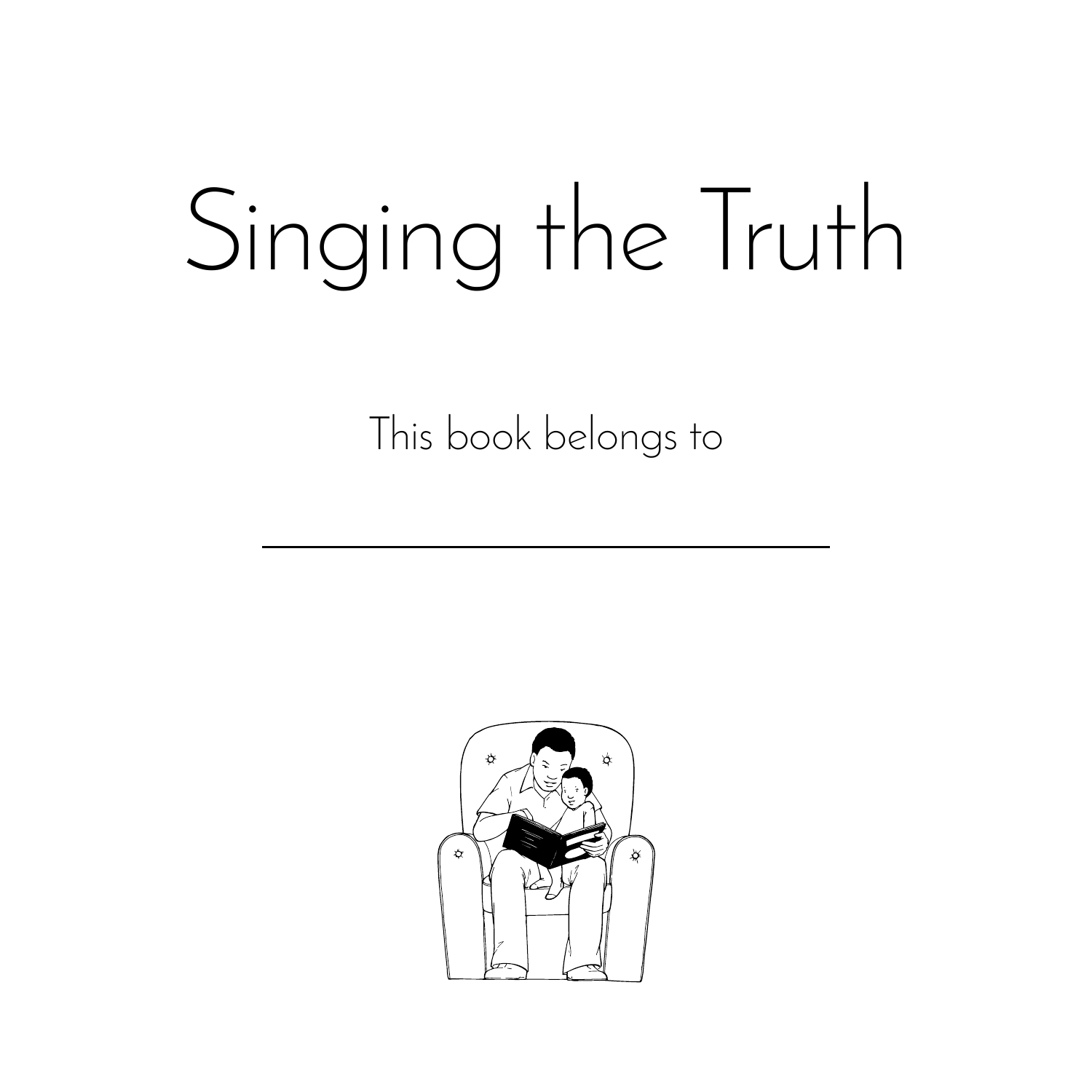## Singing the Truth

This book belongs to

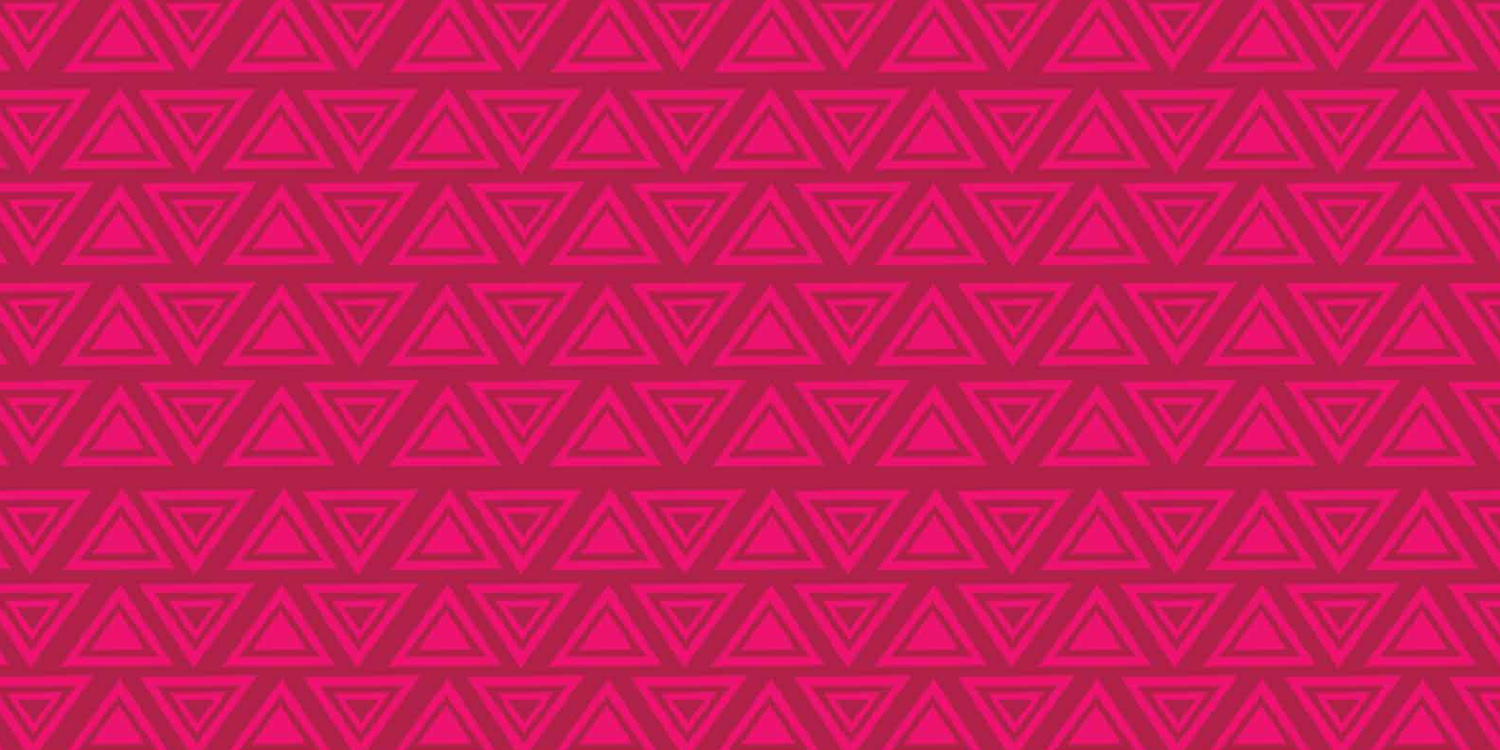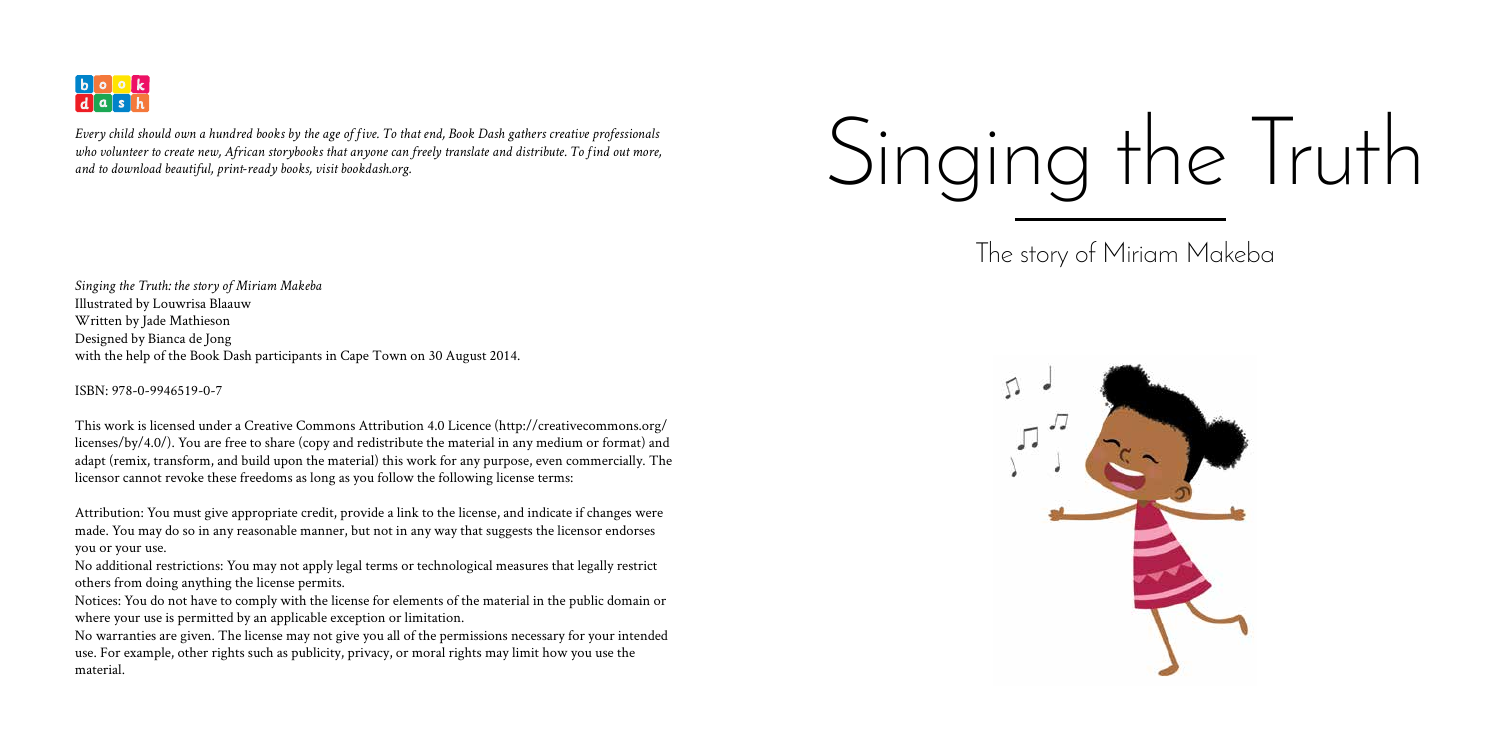

*Every child should own a hundred books by the age of five. To that end, Book Dash gathers creative professionals who volunteer to create new, African storybooks that anyone can freely translate and distribute. To find out more,* 

## *Every child should own a hundred books by the age of five.* To that end, Book Dash gathers creative professionals<br>and to download beautiful, print-ready books, visit [bookdash.org.](http://bookdash.org)<br>and to download beautiful, print-ready bo The story of Miriam Makeba



*Singing the Truth: the story of Miriam Makeba* Illustrated by Louwrisa Blaauw Written by Jade Mathieson Designed by Bianca de Jong with the help of the Book Dash participants in Cape Town on 30 August 2014.

ISBN: 978-0-9946519-0-7

This work is licensed under a Creative Commons Attribution 4.0 Licence (http://creativecommons.org/ licenses/by/4.0/). You are free to share (copy and redistribute the material in any medium or format) and adapt (remix, transform, and build upon the material) this work for any purpose, even commercially. The licensor cannot revoke these freedoms as long as you follow the following license terms:

Attribution: You must give appropriate credit, provide a link to the license, and indicate if changes were made. You may do so in any reasonable manner, but not in any way that suggests the licensor endorses you or your use.

No additional restrictions: You may not apply legal terms or technological measures that legally restrict others from doing anything the license permits.

Notices: You do not have to comply with the license for elements of the material in the public domain or where your use is permitted by an applicable exception or limitation.

No warranties are given. The license may not give you all of the permissions necessary for your intended use. For example, other rights such as publicity, privacy, or moral rights may limit how you use the material.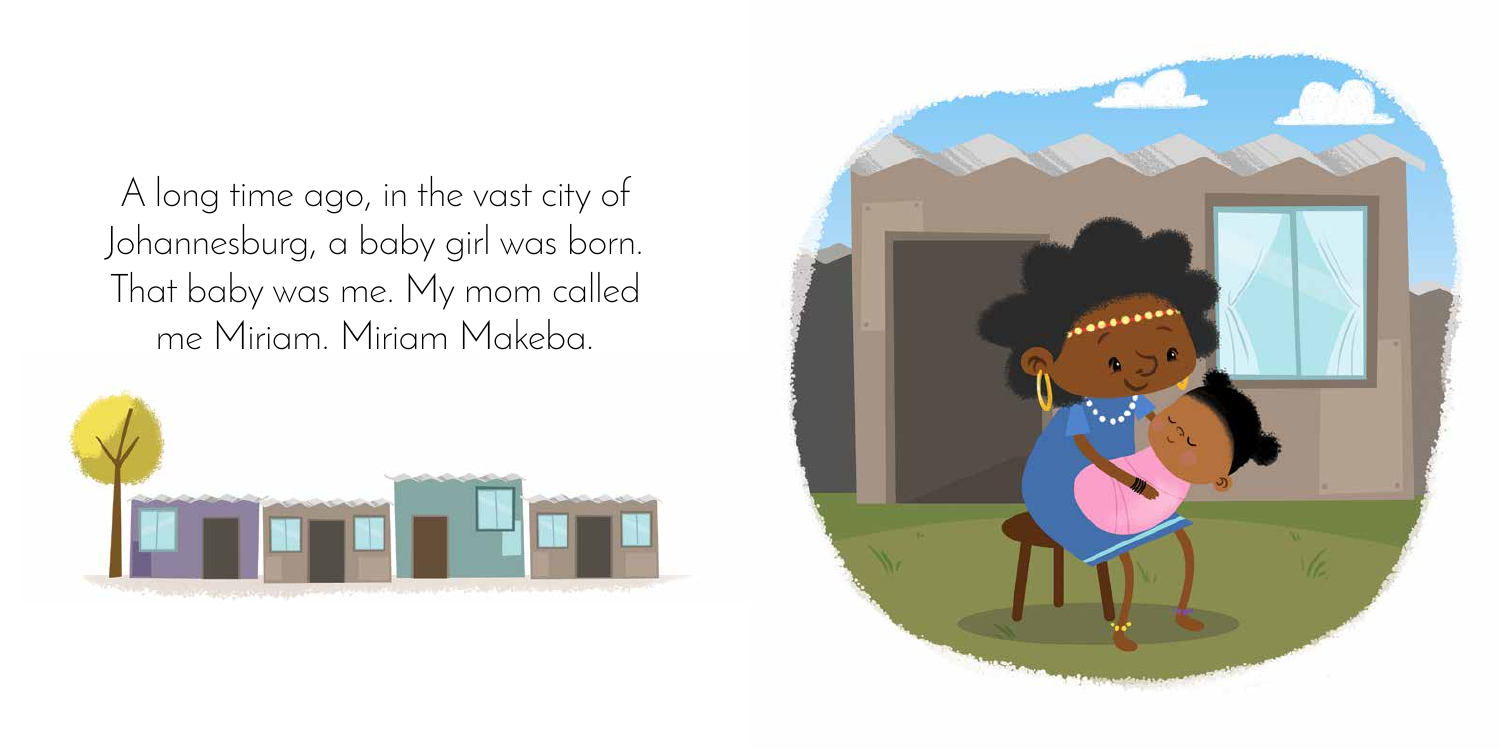A long time ago, in the vast city of Johannesburg, a baby girl was born. That baby was me. My mom called me Miriam. Miriam Makeba.



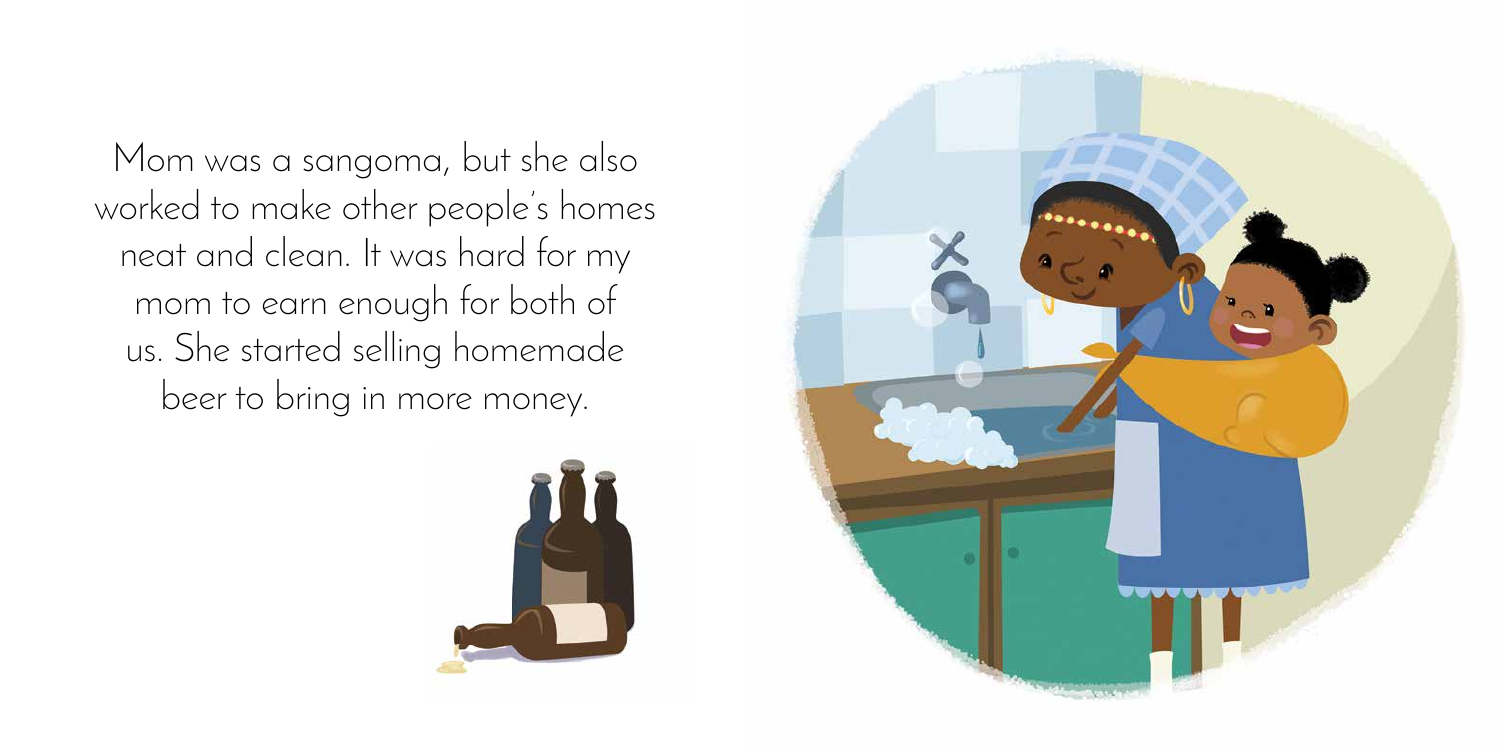Mom was a sangoma, but she also worked to make other people's homes neat and clean. It was hard for my mom to earn enough for both of us. She started selling homemade beer to bring in more money.



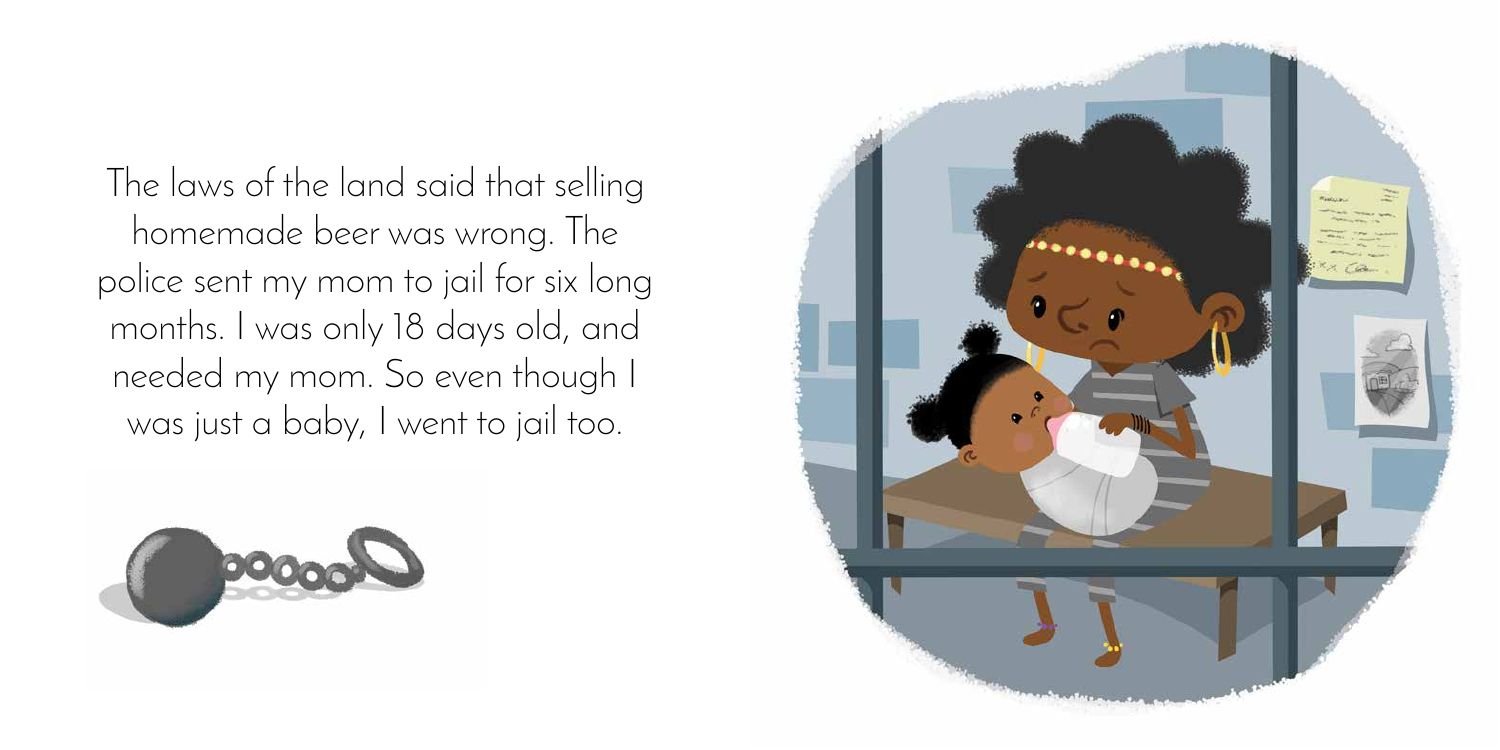The laws of the land said that selling homemade beer was wrong. The police sent my mom to jail for six long months. I was only 18 days old, and needed my mom. So even though I was just a baby, I went to jail too.



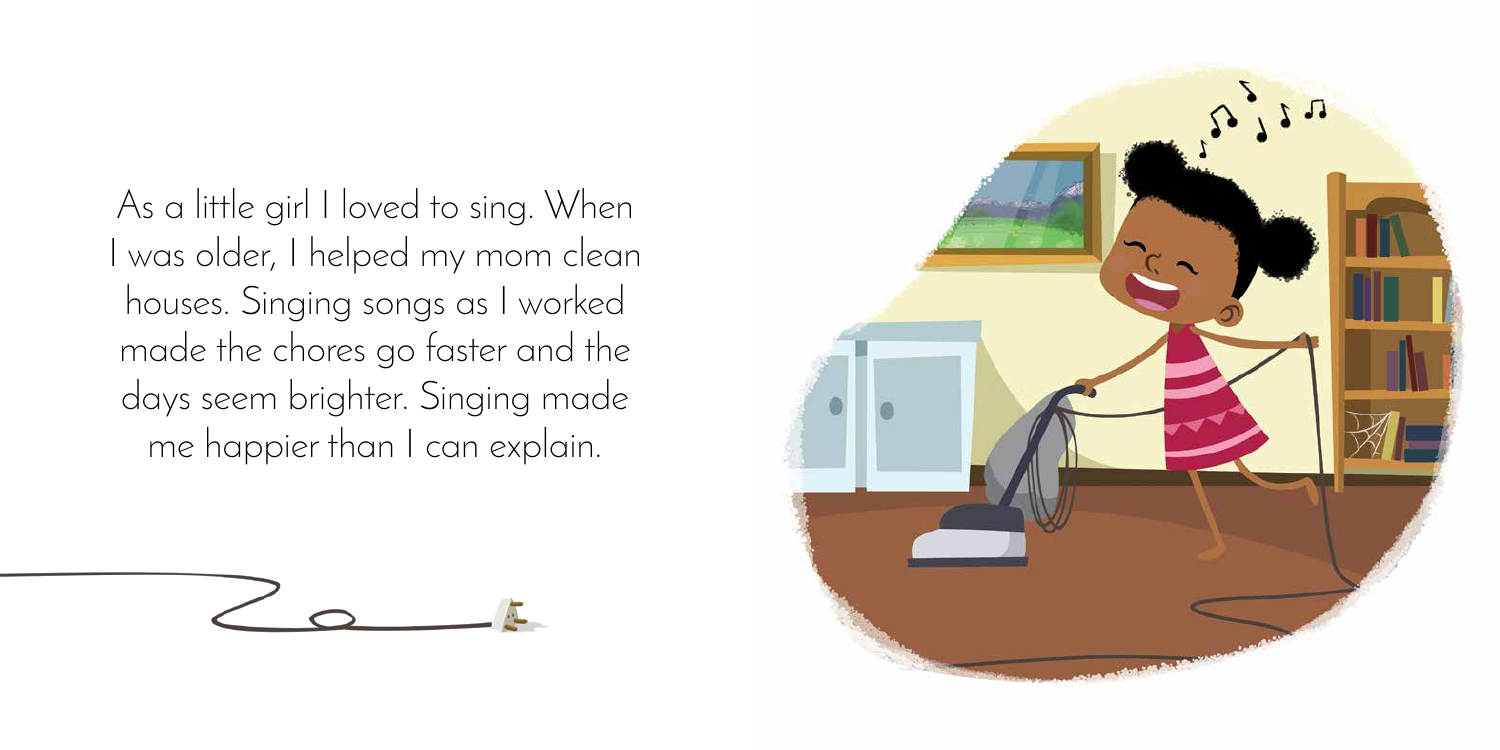As a little girl I loved to sing. When I was older, I helped my mom clean houses. Singing songs as I worked made the chores go faster and the days seem brighter. Singing made me happier than I can explain.



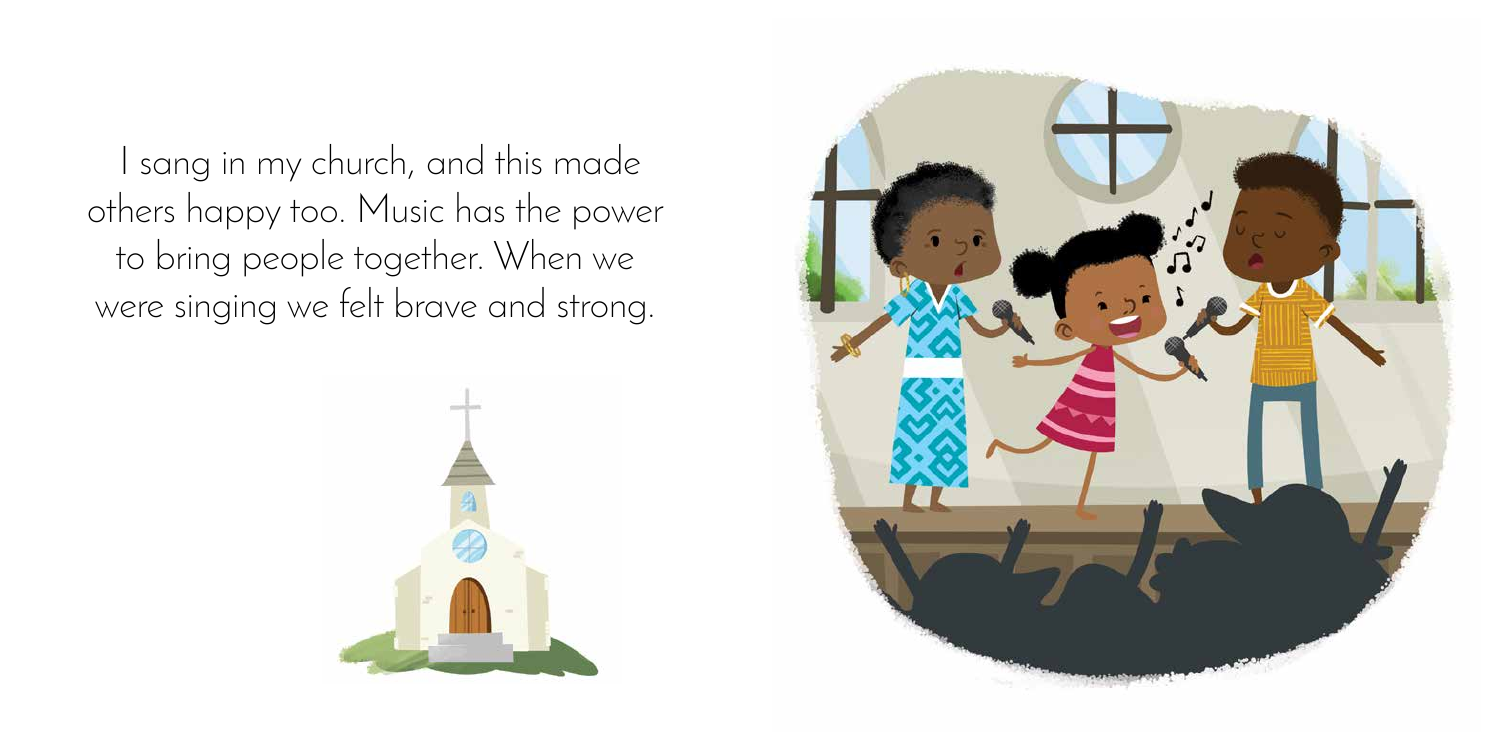sang in my church, and this made others happy too. Music has the power to bring people together. When we were singing we felt brave and strong.



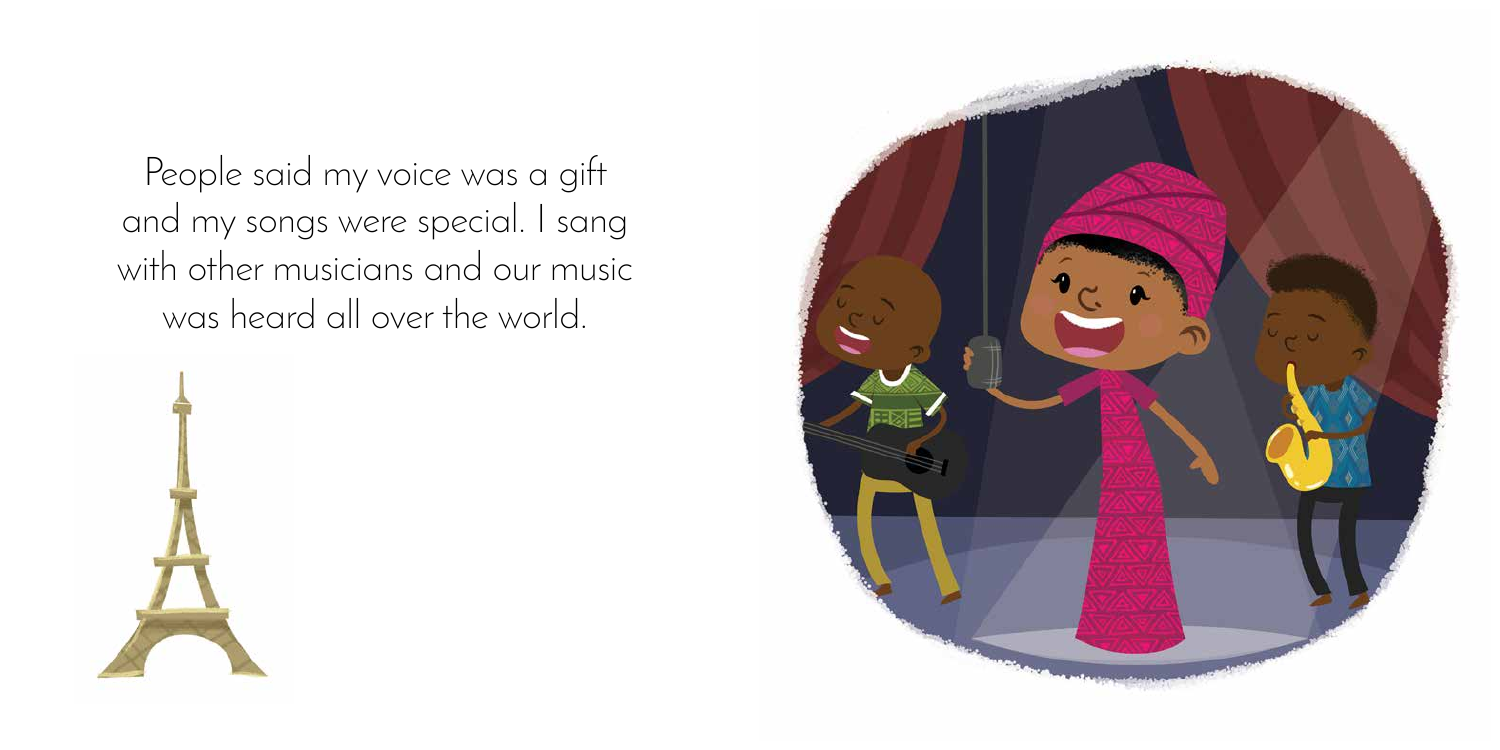People said my voice was a gift and my songs were special. I sang with other musicians and our music was heard all over the world.



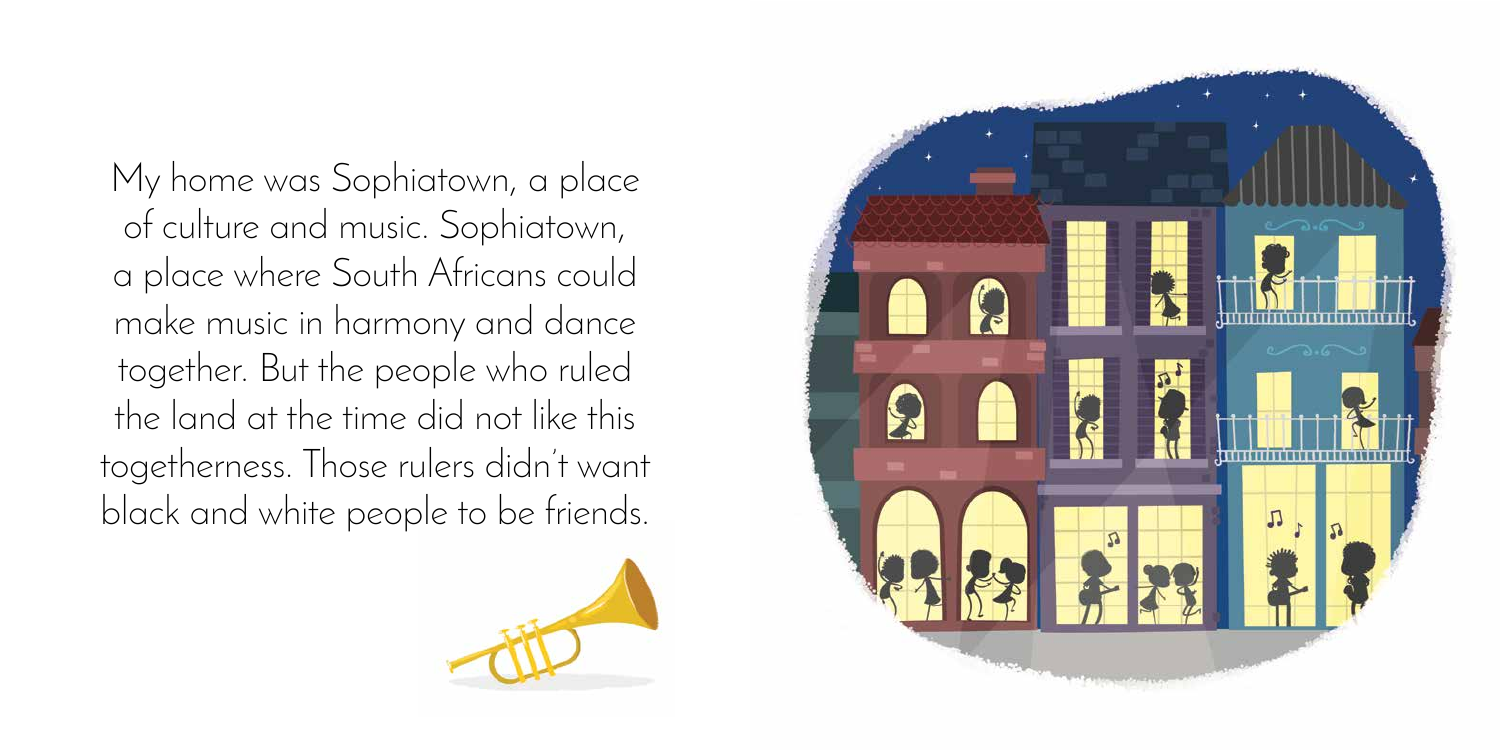My home was Sophiatown, a place of culture and music. Sophiatown, a place where South Africans could make music in harmony and dance together. But the people who ruled the land at the time did not like this togetherness. Those rulers didn't want black and white people to be friends.



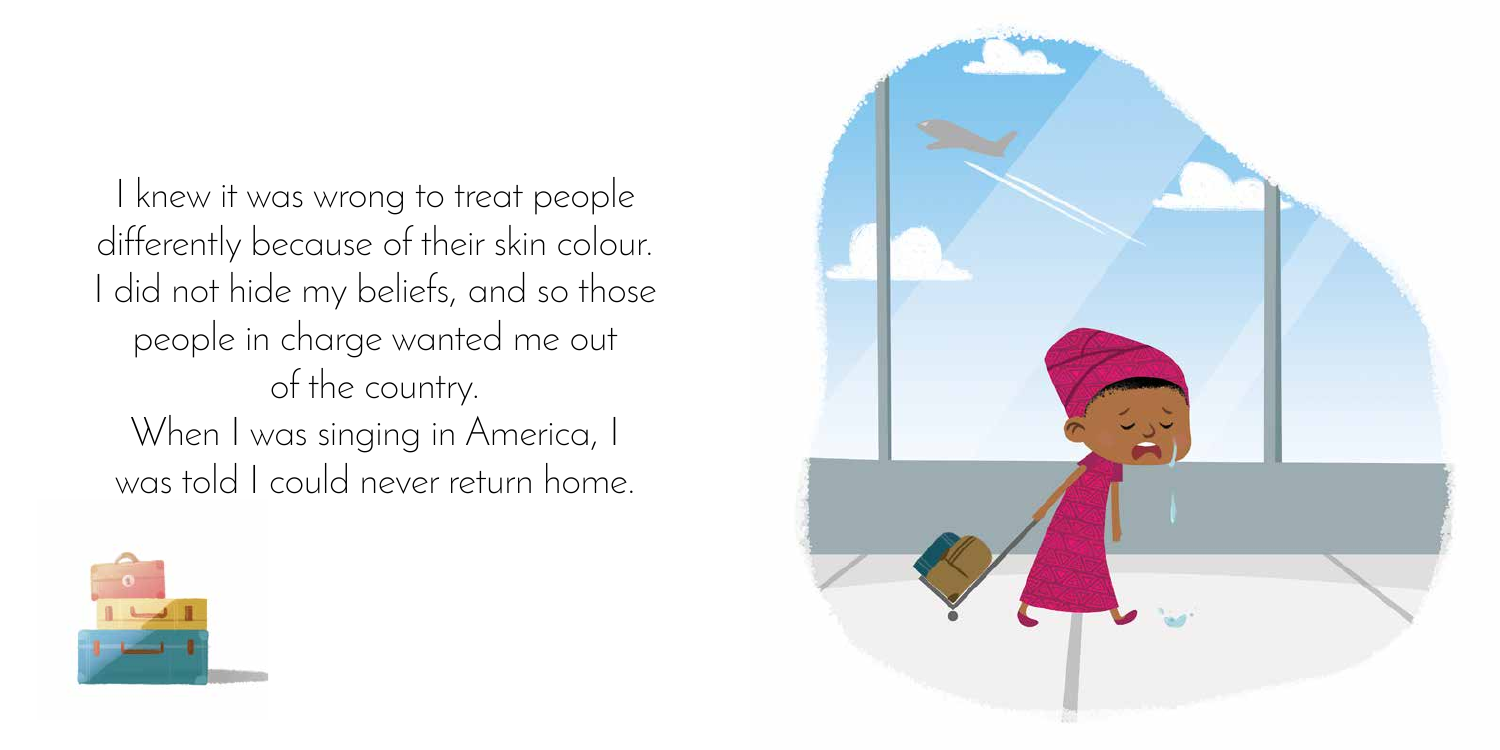I knew it was wrong to treat people differently because of their skin colour. I did not hide my beliefs, and so those people in charge wanted me out of the country. When I was singing in America, I was told I could never return home.



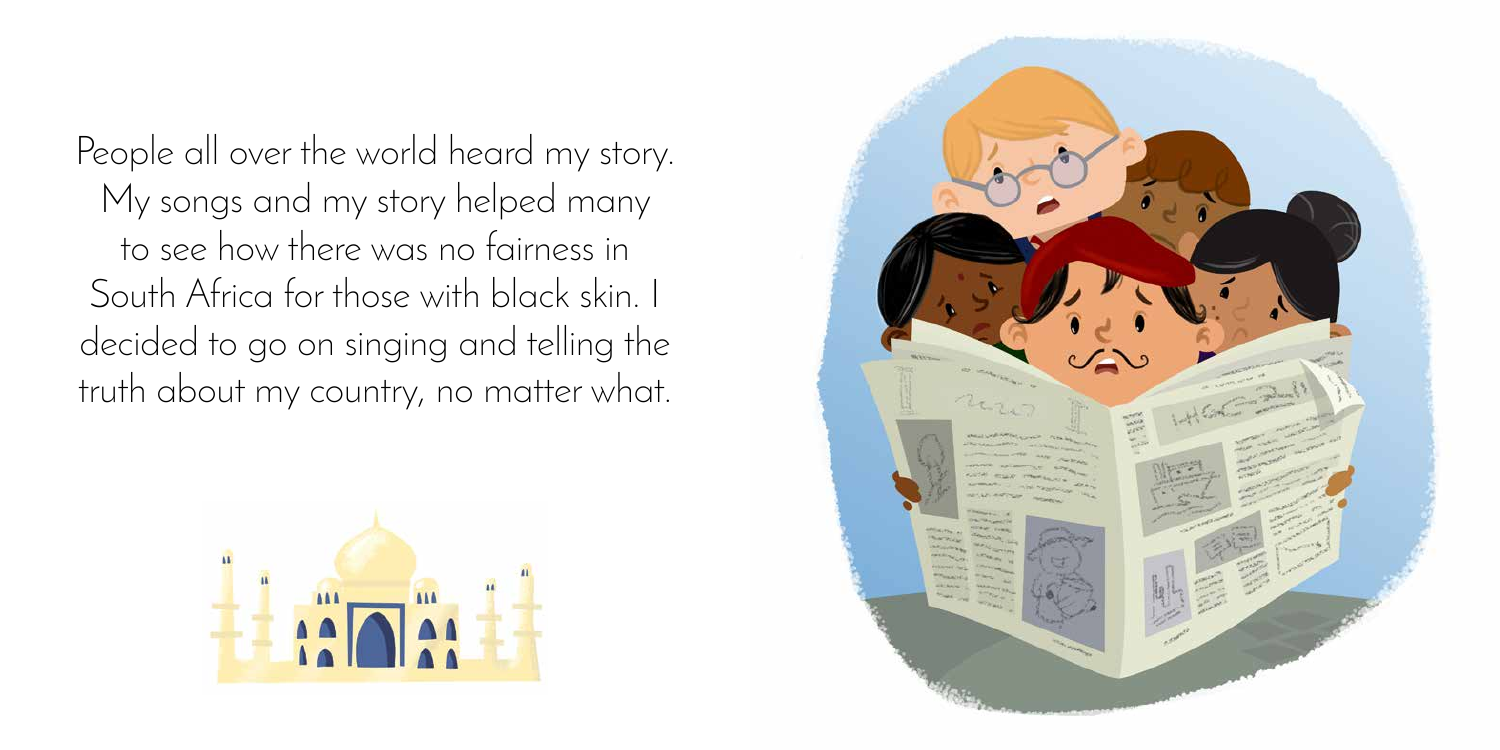People all over the world heard my story. My songs and my story helped many to see how there was no fairness in South Africa for those with black skin. I decided to go on singing and telling the truth about my country, no matter what.



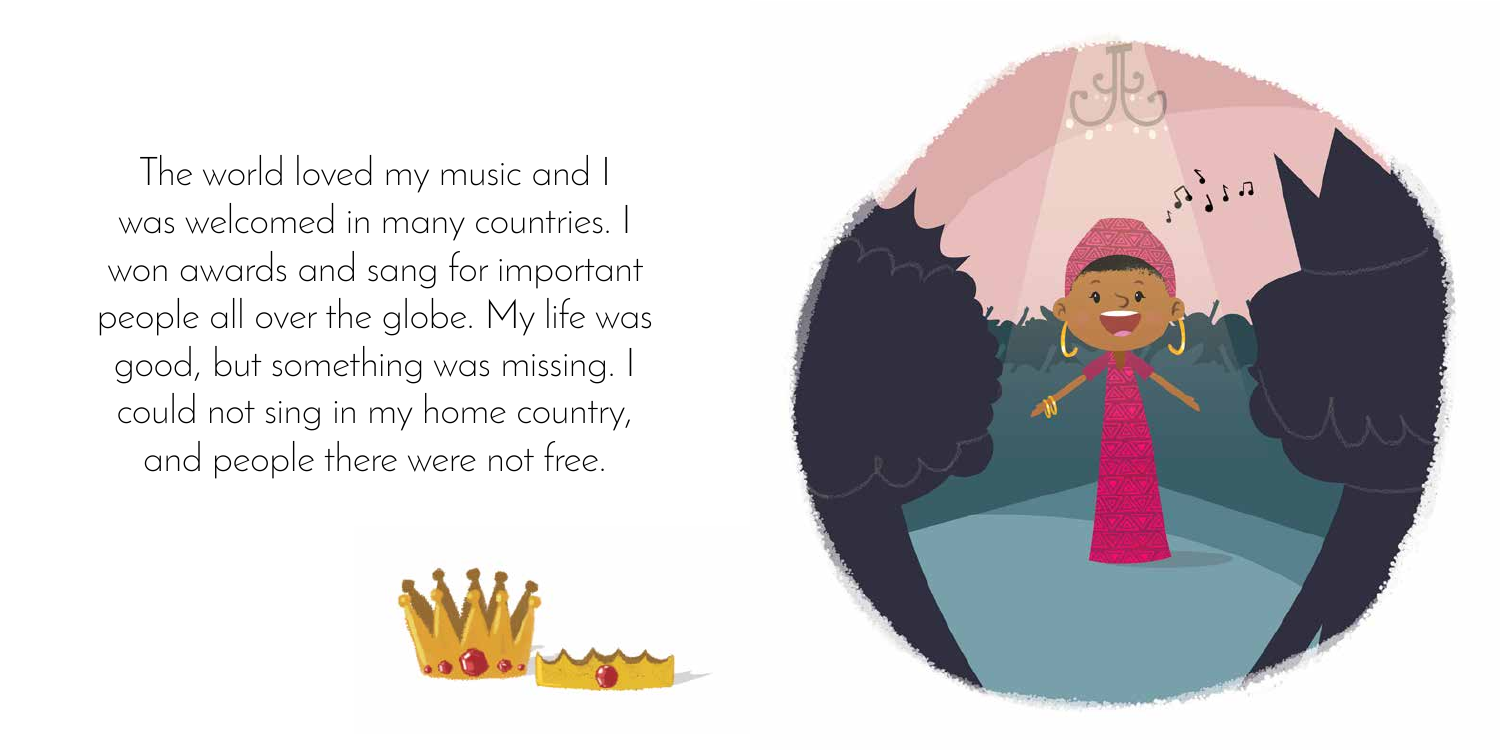The world loved my music and I was welcomed in many countries. I won awards and sang for important people all over the globe. My life was good, but something was missing. I could not sing in my home country, and people there were not free.



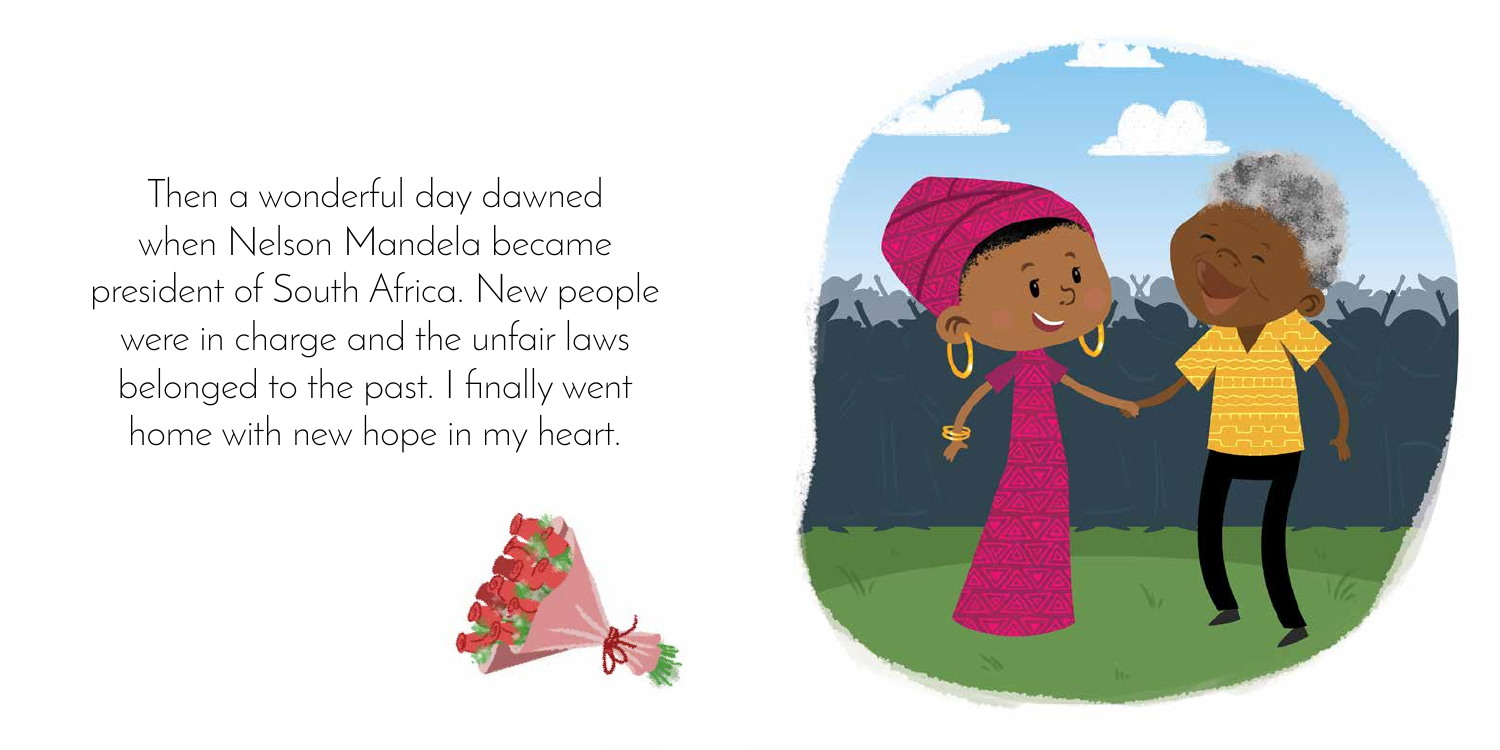Then a wonderful day dawned when Nelson Mandela became president of South Africa. New people were in charge and the unfair laws belonged to the past. I finally went home with new hope in my heart.



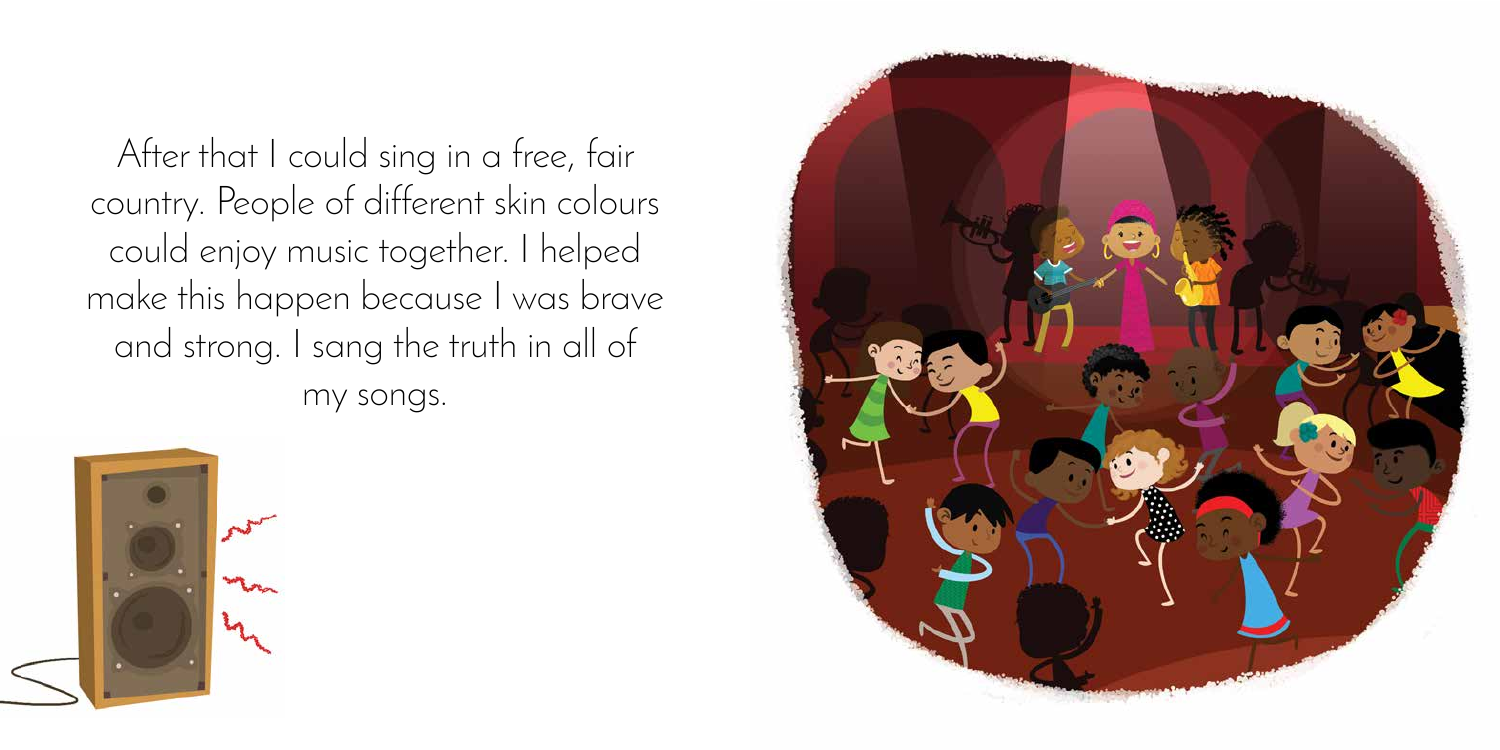After that I could sing in a free, fair country. People of different skin colours could enjoy music together. I helped make this happen because I was brave and strong. I sang the truth in all of my songs.



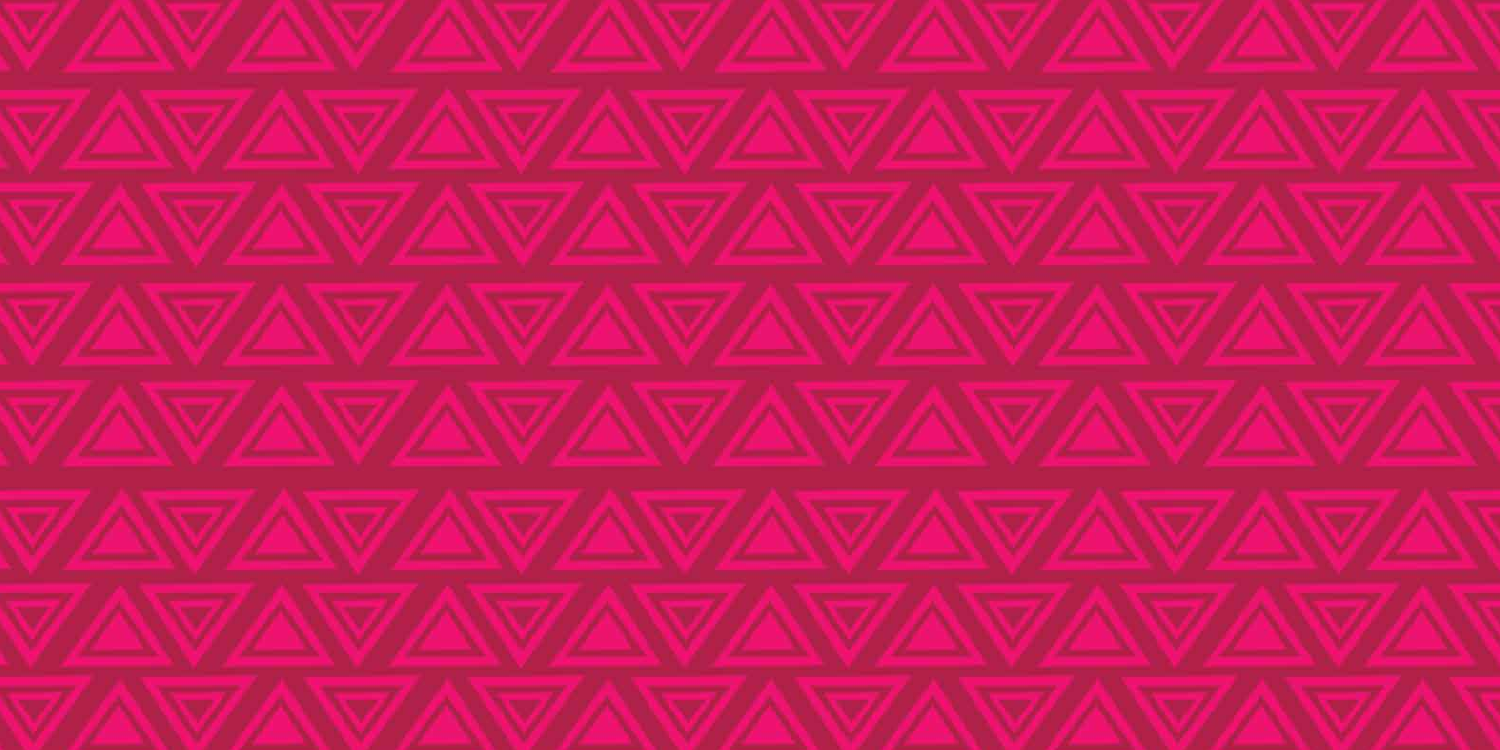